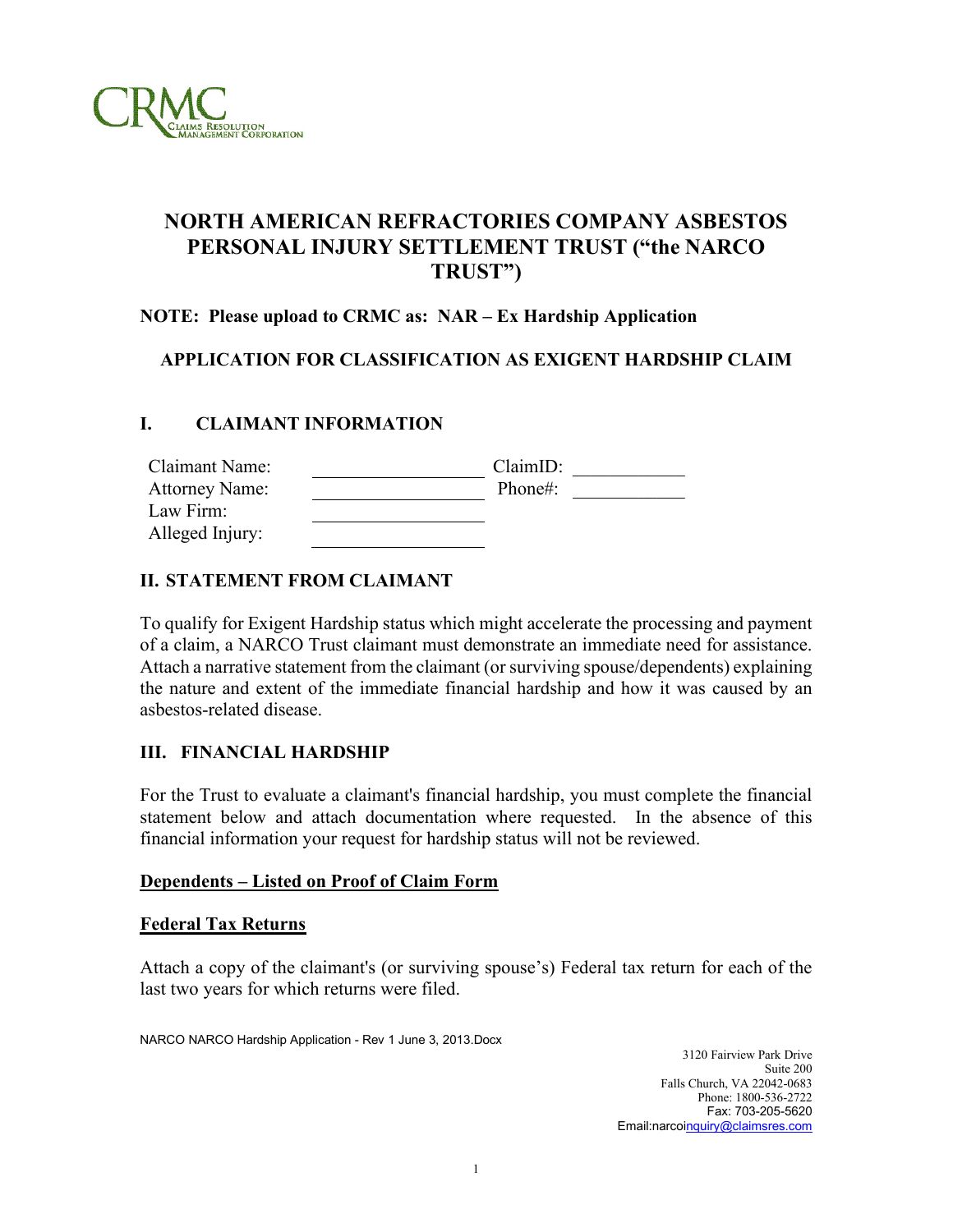Specify years:

## **Statement of Monthly Expenses**

On the lines below, list all monthly expenses incurred. Extraordinarily high expenses must be supported by explanation and/or copy (ies) of a monthly billing statement.

| <b>HOUSEHOLD EXPENSES:</b>                           | <b>AMOUNT</b> |
|------------------------------------------------------|---------------|
| Cleaning, laundry, clothing, groceries               |               |
| <b>HOUSEHOLD UTILITIES:</b>                          |               |
| Gas, fuel oil, electricity, water, telephone         |               |
| <b>TRANSPORTATION:</b>                               |               |
| Car payment, gasoline, maintenance, bus fares        |               |
| <b>INSURANCE PREMIUMS:</b>                           |               |
| Automobile, homeowners/renters, life, medical        |               |
| <b>SCHOOL:</b> (if college, name school              |               |
| Activities, books, supplies, uniforms                |               |
| <b>OTHER EXPENSES:</b>                               |               |
| Allowance, spending money, child care                |               |
| <b>MEDICAL AND DENTAL:</b>                           |               |
| Dental, doctor, drug store items, prescription drugs |               |
| Other medical expenses:                              |               |
| Describe on separate sheet.                          |               |
|                                                      |               |

# **TOTAL MONTHLY EXPENSES \_\_\_\_\_\_\_\_\_\_\_**

## **Statement of Monthly Income**

List all sources and amounts of monthly income below. If the spouse or any other members of the household are employed or receive any benefits, these amounts must be included.

#### **SOURCE**

| $\mathbf{v}$<br>Wages: | Amount: |
|------------------------|---------|
| <b>Pension:</b>        | Amount: |

## **If claimant or spouse is not working, please explain why on the back of this page.**

NARCO NARCO Hardship Application - Rev 1 June 3, 2013.Docx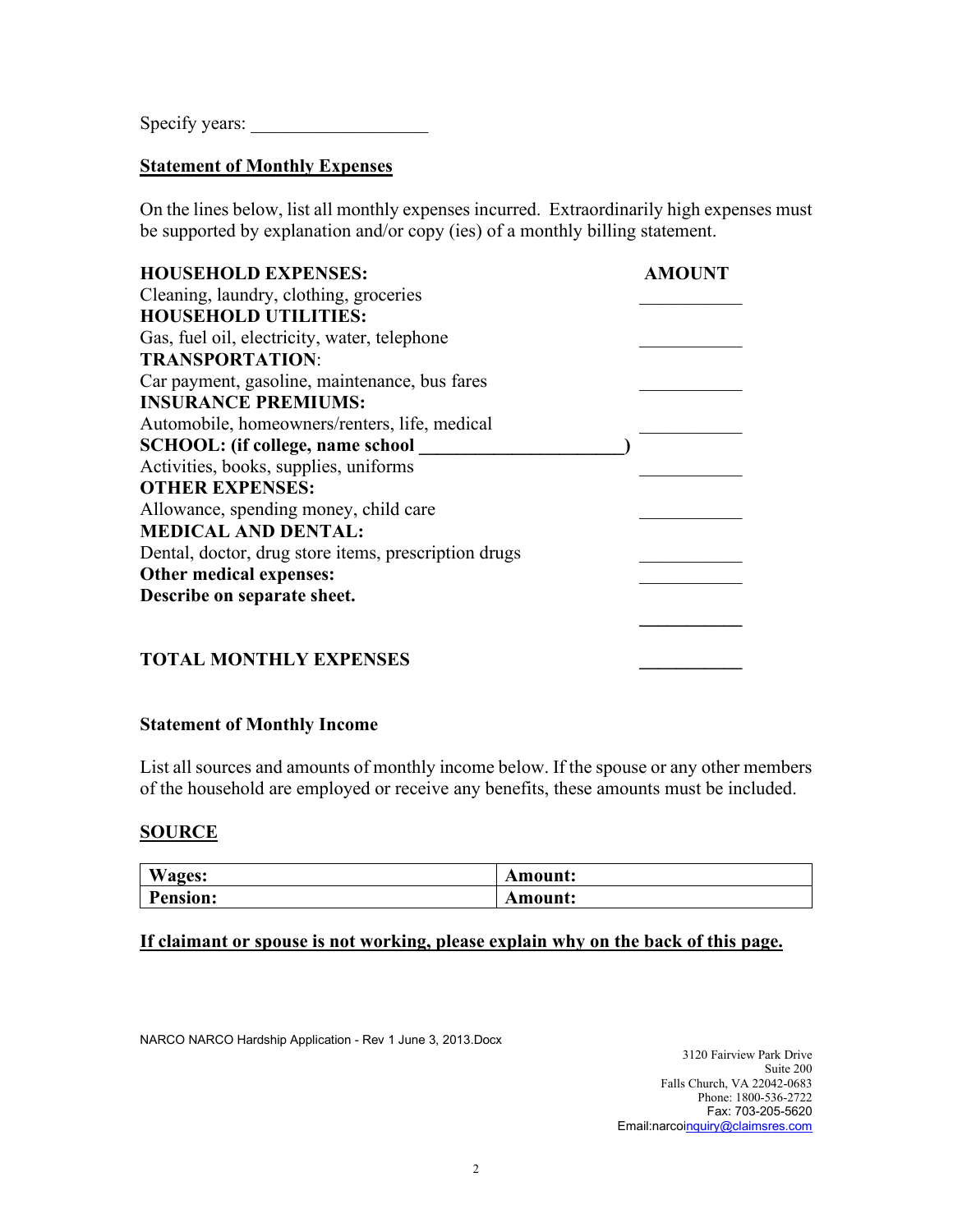| <b>Social Security: (List benefits)</b>      | Amount:        |
|----------------------------------------------|----------------|
| <b>Worker's Compensation:</b>                | <b>Amount:</b> |
| <b>Other: (Annuities, investment income)</b> | <b>Amount:</b> |

### **If none, explain why:**

# **TOTAL MONTHLY INCOME: \_\_\_\_\_\_\_\_\_\_\_\_\_\_\_\_**

#### **Statement of Financial Liabilities**

List all large outstanding liabilities (e.g. mortgage, medical bills and loans). If any of these are in arrears, attach supporting documents.

| <b>Mortgage Payments:</b> | <b>Monthly Payments</b> | <b>Total Amount Due</b> |
|---------------------------|-------------------------|-------------------------|
|                           |                         |                         |
|                           |                         |                         |

| <b>Automobile Payments:</b> | <b>Monthly Payments</b> | <b>Total Amount Due</b> |
|-----------------------------|-------------------------|-------------------------|
|                             |                         |                         |
|                             |                         |                         |

## **Outstanding Medical/**

| <b>Dental Bills:</b> | <b>Monthly Payments</b> | <b>Total Amount Due</b> |
|----------------------|-------------------------|-------------------------|
|                      |                         |                         |
|                      |                         |                         |

| <b>Other Outstanding Debts:</b> | <b>Monthly Payments</b> | <b>Total Amount Due</b> |
|---------------------------------|-------------------------|-------------------------|
|                                 |                         |                         |
|                                 |                         |                         |

### **Statement of Financial Assets**

List all available assets (e.g. savings/checking accounts, stocks, bonds, face value of life insurance policies, etc.) Copies of bank statements, etc. will serve to support the amounts listed.

#### **Liquid Assets: Checking/Savings account etc.**

| <b>Institution</b> | <b>Balance</b>                                              | <b>Account No.</b>               |
|--------------------|-------------------------------------------------------------|----------------------------------|
|                    |                                                             |                                  |
|                    | NARCO NARCO Hardship Application - Rev 1 June 3, 2013. Docx |                                  |
|                    |                                                             | 3120 Fairview Park Drive         |
|                    |                                                             | Suite 200                        |
|                    |                                                             | Falls Church, VA 22042-0683      |
|                    |                                                             | Phone: 1800-536-2722             |
|                    |                                                             | Fax: 703-205-5620                |
|                    |                                                             | Email:narcoinquiry@claimsres.com |